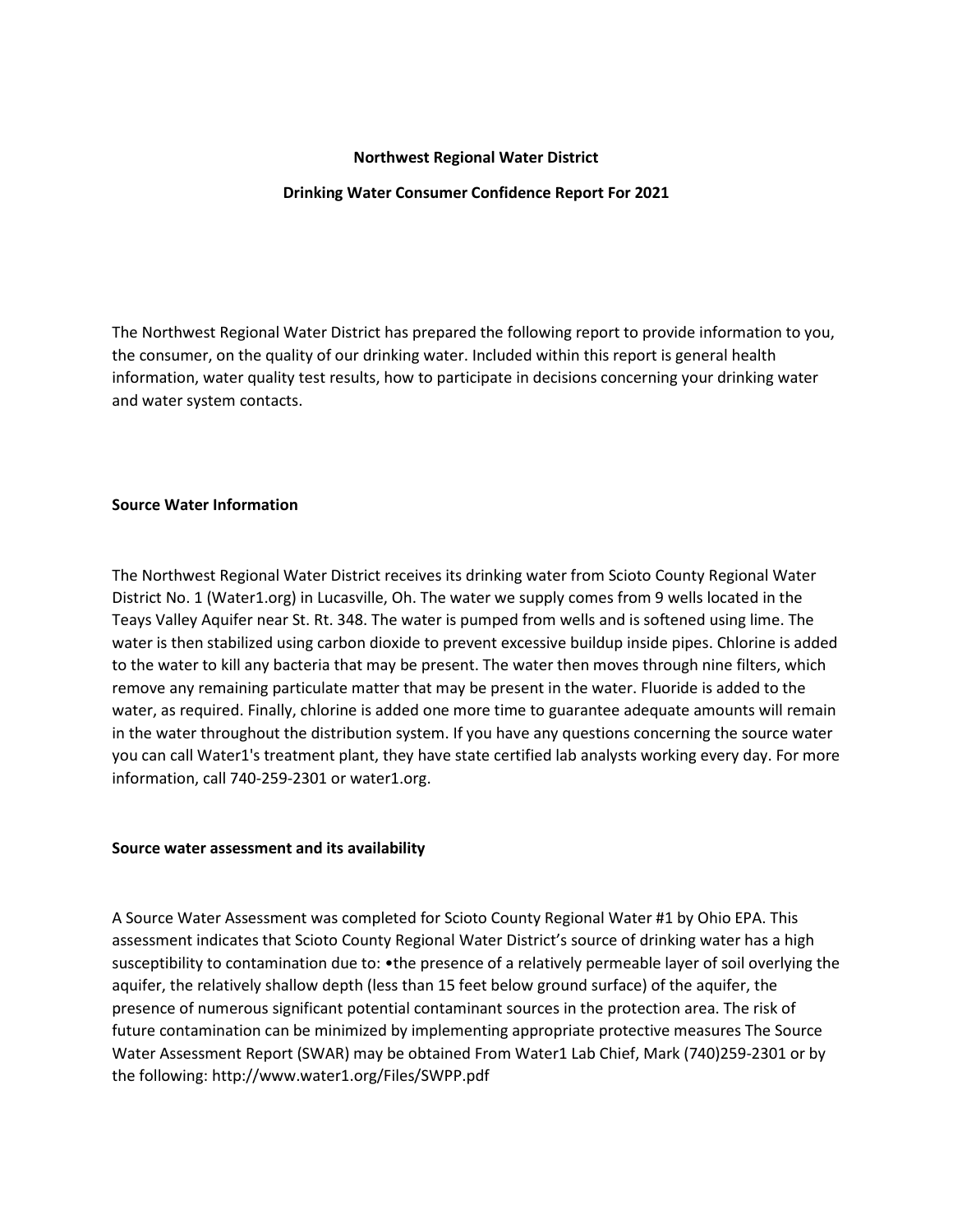# **What are sources of contamination to drinking water?**

The sources of drinking water (both tap water and bottled water) include rivers, lakes, streams, ponds, reservoirs, springs, and wells. As water travels over the surface of the land or through the ground, it dissolves naturally-occurring minerals and, in some cases, radioactive material, and can pick up substances resulting from the presence of animals or from human activity.

Contaminants that may be present in source water include: (A) Microbial contaminants, such as viruses and bacteria, which may come from sewage treatment plants, septic systems, agricultural livestock operations and wildlife; (B) Inorganic contaminants, such as salts and metals, which can be naturallyoccurring or result from urban storm water runoff, industrial or domestic wastewater discharges, oil and gas production, mining, or farming; (C) Pesticides and herbicides, which may come from a variety of sources such as agriculture, urban storm water runoff, and residential uses; (D) Organic chemical contaminants, including synthetic and volatile organic chemicals, which are by-products of industrial processes and petroleum production, and can also come from gas stations, urban storm water runoff, and septic systems; (E) Radioactive contaminants, which can be naturally-occurring or be the result of oil and gas production and mining activities.

In order to ensure that tap water is safe to drink, USEPA prescribes regulations which limit the amount of certain contaminants in water provided by public water systems. FDA regulations establish limits for contaminants in bottled water which must provide the same protection for public health.

Drinking water, including bottled water, may reasonably be expected to contain at least small amounts of some contaminants. The presence of contaminants does not necessarily indicate that water poses a health risk. More information about contaminants and potential health effects can be obtained by calling the Federal Environmental Protection Agency's Safe Drinking Water Hotline (1-800-426-4791).

### **Who needs to take special precautions?**

Some people may be more vulnerable to contaminants in drinking water than the general population. Immuno-compromised persons, such as persons with cancer undergoing chemotherapy, persons who have undergone organ transplants, people with HIV/AIDS or other immune system disorders, some elderly, and infants can be particularly at risk from infection. These people should seek advice about drinking water from their health care providers. EPA/CDC guidelines on appropriate means to lessen the risk of infection by Cryptosporidium and other microbial contaminants are available from the Safe Drinking Water Hotline (1-800-426-4791).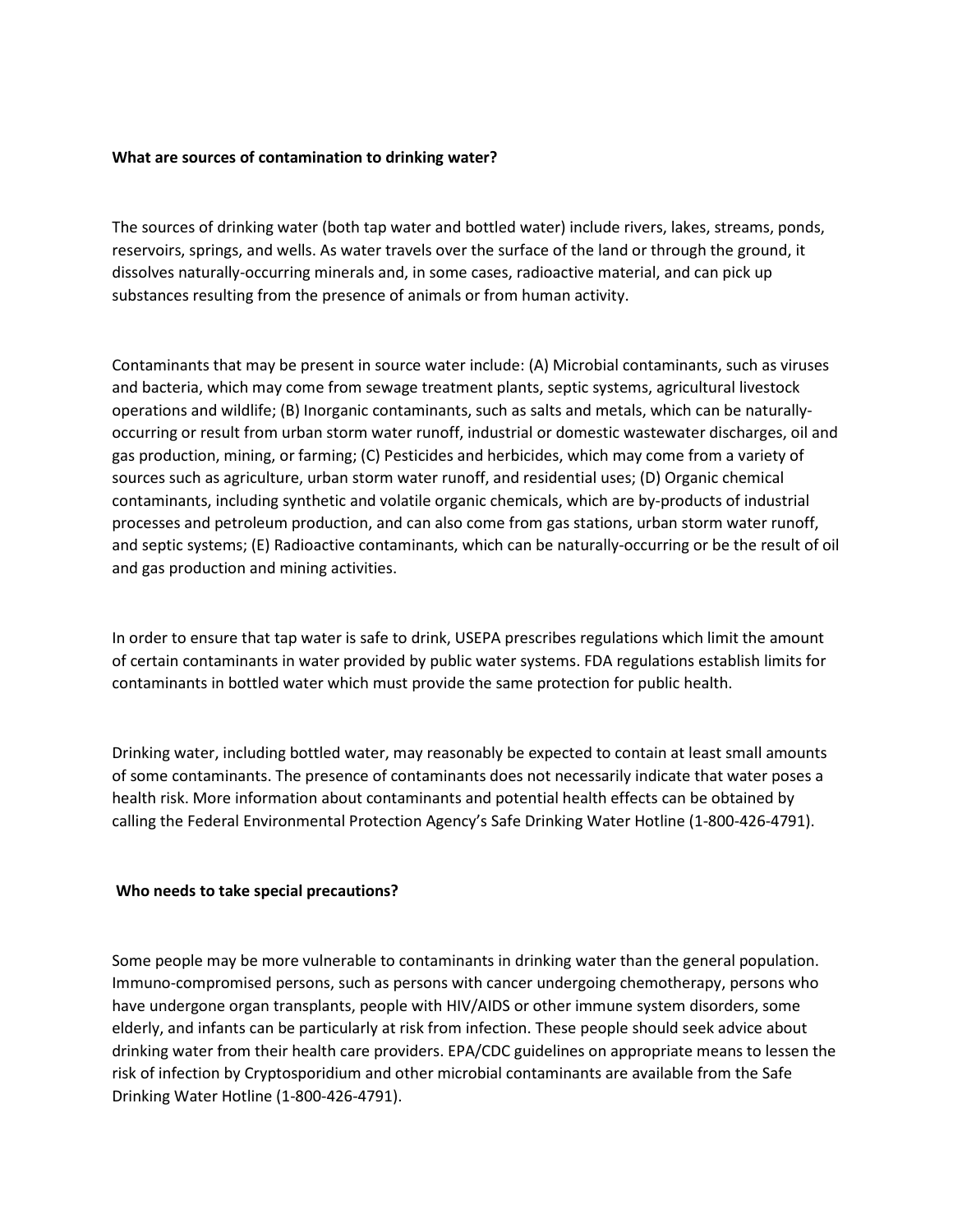# **About your drinking water.**

The EPA requires regular sampling to ensure drinking water safety. The Northwest Regional Water District

conducted sampling for bacteria; inorganic; radiological; disinfection by-products; during 2021. Samples were collected for a total of 9 (4 from water1) different contaminants most of which were not detected in the Northwest Regional Water District water supply. The Ohio EPA requires us to monitor for some contaminants less than once per year because the concentrations of these contaminants do not change frequently. Some of our data, though accurate, are more than one year old.

# **Revised Total Coliform Rule (RTCR) Information**

All water systems were required to begin compliance with a new rule, the Revised Total Coliform Rule, on April 1, 2016. The new rule maintains the purpose to protect public health by ensuring the integrity of the drinking water distribution system and monitoring for the presence of total coliform bacteria, which includes E. coli bacteria. The U.S. EPA anticipates greater public health protection under the new rule, as it requires water systems that are vulnerable to microbial contamination to identify and fix problems. As a result, under the new rule there is no longer a maximum contaminant level violation for multiple total coliform detections. Instead, the new rule requires water systems that exceed a specified frequency of total coliform occurrences to conduct an assessment to determine if any significant deficiencies exist. If found, these must be corrected by the PWS.

PWSs that triggered a Level 1 or Level 2 Assessment must inform their customers of:

- a) The appropriate text (dependent on whether there is an E. coli MCL), listed below
- b) The number of assessments required and completed.
- c) The corrective actions required and completed.
- d) The reasons for conducting assessments and corrective actions.
- e) Whether the PWS has failed to complete any required assessments or corrective actions.
- f) the specific assessment-related definitions as appropriate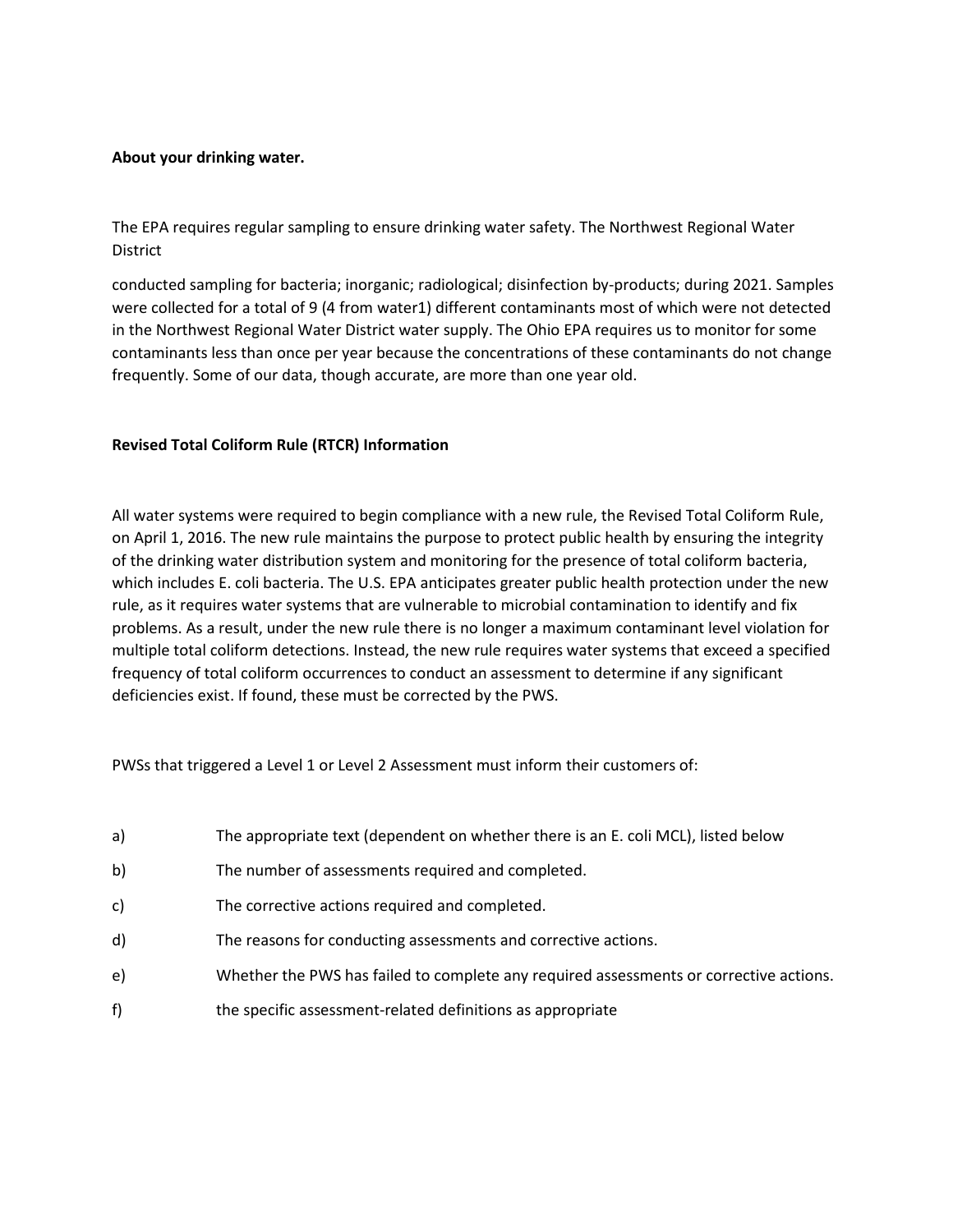# **Table of Detected Contaminants**

Listed below is information on those contaminants that were found in the *Northwest Regional Water District* drinking water.

# **TABLE OF DETECTED CONTAMINANTS**

| <b>Contaminants</b><br>(Units)     | <b>MCLG</b>       | <b>MCL</b>     | Level<br>Found | Range of<br><b>Detections</b> | <b>Violation</b> | <b>Sample</b><br>Year | <b>Typical Source of</b><br><b>Contaminants</b>                            |
|------------------------------------|-------------------|----------------|----------------|-------------------------------|------------------|-----------------------|----------------------------------------------------------------------------|
| <b>Radioactive Contaminants</b>    |                   |                |                |                               |                  |                       |                                                                            |
| Gross Alpha<br>(pCi/L)             | $\theta$          | 15             | $\overline{2}$ | N/A                           | N                | 2019                  | Erosion of natural deposits                                                |
| Radium-228                         | $\theta$          | 5              | 0.85           | N/A                           | N                | 2019                  | Erosion of natural deposits                                                |
| <b>Inorganic Contaminants</b>      |                   |                |                |                               |                  |                       |                                                                            |
| Fluoride (ppm)                     | $\overline{4}$    | $\overline{4}$ | 1.03           | $0.85 - 1.18$                 | N                | 2021                  | Water additive which promotes strong<br>teeth; erosion of natural deposits |
| Nitrate (ppm)                      | 10                | 10             | 0.49           | N/A                           | N                | 2021                  | Run off from fertilizers; Erosion of natural<br>deposits                   |
|                                    |                   |                |                |                               |                  |                       |                                                                            |
|                                    |                   |                |                |                               |                  |                       |                                                                            |
| <b>Disinfection By-Products</b>    |                   |                |                |                               |                  |                       |                                                                            |
| Haloacetic Acids<br>$(HAA5)$ (ppb) | N/A               | 60             | 9.1            | $5 - 9.1$                     | N                | 2021                  | By-product of drinking water disinfection                                  |
| Total                              | N/A               | 80             | 45             | $42.7 - 45$                   | N                | 2021                  | By-product of drinking water disinfection                                  |
| Trihalomethanes<br>(TTHM) (ppb)    |                   |                |                |                               |                  |                       |                                                                            |
| <b>Residual Disinfectants</b>      |                   |                |                |                               |                  |                       |                                                                            |
| Chlorine (ppm)                     | MRDLGMRDL<br>$=4$ | $=4$           | 0.98           | $0.72 - 1.04$                 | N                | 2021                  | Water additive used to control microbes                                    |

Provided by Water One [\(www.water1.org\)](http://www.water1.org/)

| <b>Lead and Copper</b>                                                                                            |                                                                                                          |                   |                                          |                                           |           |                 |                                                                                                      |  |
|-------------------------------------------------------------------------------------------------------------------|----------------------------------------------------------------------------------------------------------|-------------------|------------------------------------------|-------------------------------------------|-----------|-----------------|------------------------------------------------------------------------------------------------------|--|
| Contaminant<br>(units)                                                                                            | <b>Action</b><br>Level<br>(AL)                                                                           | <b>MCLG</b>       | <b>Individual Results</b><br>over the AL | 90% of<br>test levels<br>wereless<br>than | Violation | Year<br>Sampled | <b>Typical source</b><br><b>of</b><br><b>Contaminants</b>                                            |  |
|                                                                                                                   | 15 ppb                                                                                                   | 0 ppb             | $\theta$                                 | .7                                        | N         | 2021            | Corrosion of household plumbing<br>systems; Erosion of natural<br>deposits                           |  |
| Lead (ppb)<br>out of 30 samples were found to have lead levels in excess of the lead action level of 15 ppb.<br>0 |                                                                                                          |                   |                                          |                                           |           |                 |                                                                                                      |  |
|                                                                                                                   |                                                                                                          | 1.3 ppm $1.3$ ppm | N/A                                      | .034                                      | N         | 2021            | Erosion of natural deposits;<br>Leaching from wood preservatives;<br>Corrosion of household plumbing |  |
| Copper (ppm)                                                                                                      | out of 30 samples were found to have copper levels in excess of the copper action level of 1.3 ppm.<br>0 |                   |                                          |                                           |           |                 |                                                                                                      |  |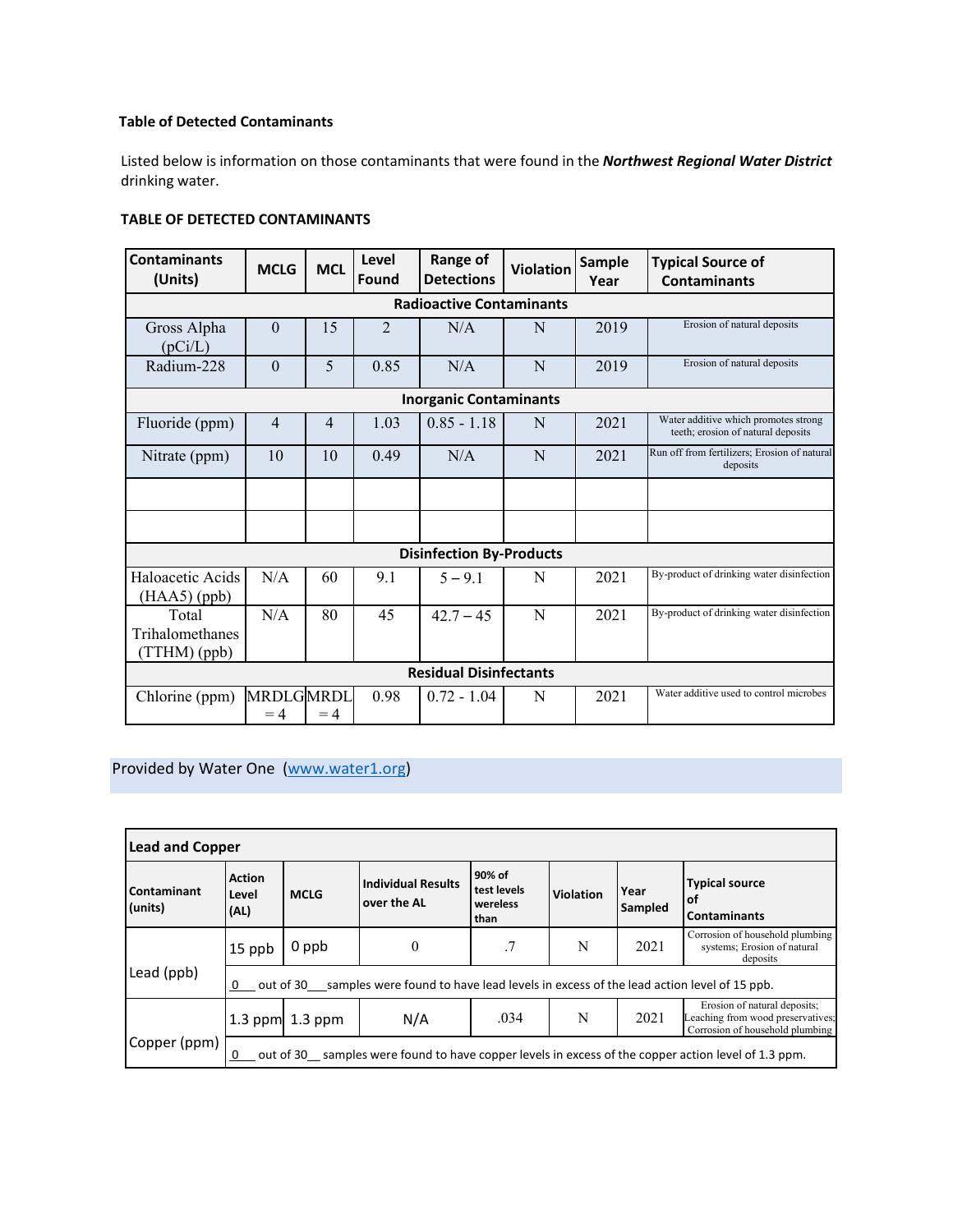### **Lead Educational Information**

If present, elevated levels of lead can cause serious health problems, especially for pregnant women and young children. Lead in drinking water is primarily from materials and components associated with service lines and home plumbing. Northwest Regional Water District is responsible for providing high quality drinking water but cannot control the variety of materials used in plumbing components. When your water has been sitting for several hours, you can minimize the potential for lead exposure by flushing your tap for 30 seconds to 2 minutes before using water for drinking or cooking. If you are concerned about lead in your water, you may wish to have your water tested. Information on lead in drinking water, testing methods, and steps you can take to minimize exposure is available from the Safe Drinking Water Hotline at 800-426-4791 or a[t http://www.epa.gov/safewater/lead.](http://www.epa.gov/safewater/lead)

### **License to Operate (LTO) Status Information**

In 2021 we had an unconditioned license to operate our water system.

#### **How do I participate in decisions concerning my drinking water?**

Public participation and comment are encouraged at regular meetings of The Water District Board which meets the Third Tuesday of each Month at 7:30Pm (daylight savings time) and 7 Pm during winter months. Regularly scheduled board meetings are held in the Thomas E. Slye Annex, located behind our office on Smith St in McDermott. For more information on your drinking water contact Tim Neal at 740- 259-2789 O[r info@nwrwater.com](mailto:info@nwrwater.com)

### **Additional Monitoring**

As part of an on-going evaluation program the EPA has required us to monitor some additional contaminants/chemicals. Information collected through the monitoring of these contaminants/chemicals will help to ensure that future decisions on drinking water standards are based on sound science.